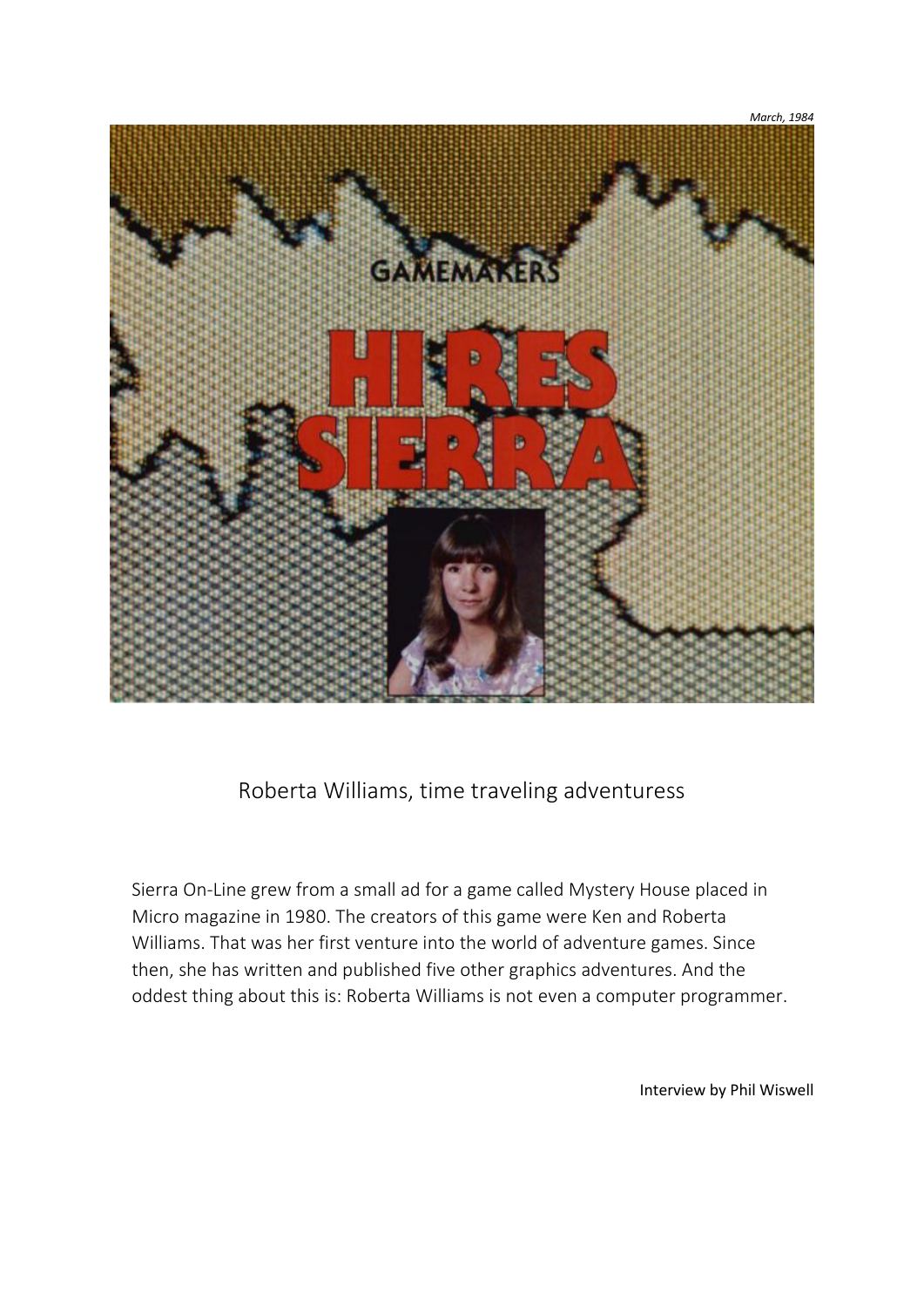## **EF: Your love of literature is the reason you got into adventure games, but exactly how did it start?**

**RW:** My husband was working as a computer programmer In Los Angeles, and he had a terminal that you could hook into a big IBM in downtown L.A. by using the telephone lines. He would bring it home to do his work, and on that IBM system there were some games. One of them was called *Colossal Caves*, by Crowther and Wools and it's now known as *Adventure*. They designed the game at Stamford in 1976. Anyway, I played it and immediately got addicted to this type of activity, because I'd always been a reader. But to me this was even better because you actually felt like you were part of the story, and that you had some control over what would happen to you. When you discovered a new area in a strange land, you would feel like you were there and were really discovering it on your own. You get all sorts of emotions going that you just don't feel when you read.

When I finally finished *Adventure* I wanted more, but nobody was writing adventures at the time except Scott Adams. So when we bought our Apple I got some Scott Adams games, and I liked them too, but I didn't think they were as good as the original *Adventure*. I felt there weren't very many good adventures on the market, and that there wasn't much to choose from outside Scott Adams. And I believed that I couldn't be the only person who would like this kind of game, so I thought I would help out by starting work on my own game!

## **EF: That was MYSTERY HOUSE. Did you write it first as a text adventure and add graphics later?**

**RW:** No, it was never done as a text adventure. Mystery House was done as a high-res game. In its infant form it was designed as "an adventure."' There was really no thought about exactly what it was going to be. The scenario was designed. But then we decided to put in pictures and changed the design to a graphic adventure.

#### **EF: Did you think it would capture a wider audience with pictures than without?**

**RW:** We thought it would be new and exciting. When I was playing *Adventure* and the early Scott Adams games, I thought it would be nice to see a picture on the screen and not just the brief written description. I don't know why I thought that. I just did. But I didn't realize how limited computer graphics were. I found out when we actually started trying to put the pictures up on screen-that was even before a graphics tablet was available and we had to use this odd thing called a VersaWriter which was very hard to work with. When I look at the graphics on *Mystery House* now, I get embarrassed. But at that time it was quite an accomplishment because there was no way to draw those kinds of pictures on a home computer.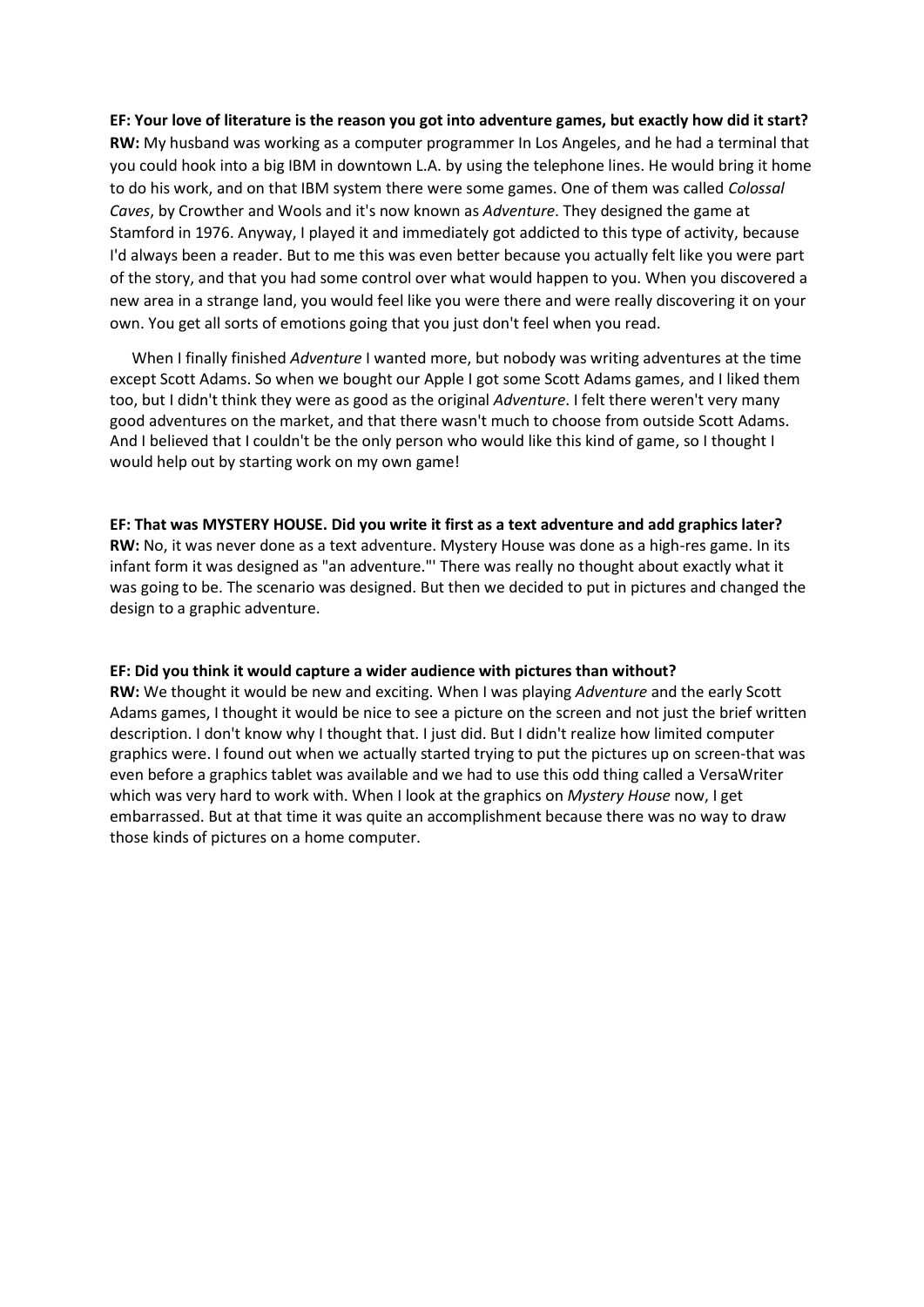

*Roberta's DARK CRYSTAL*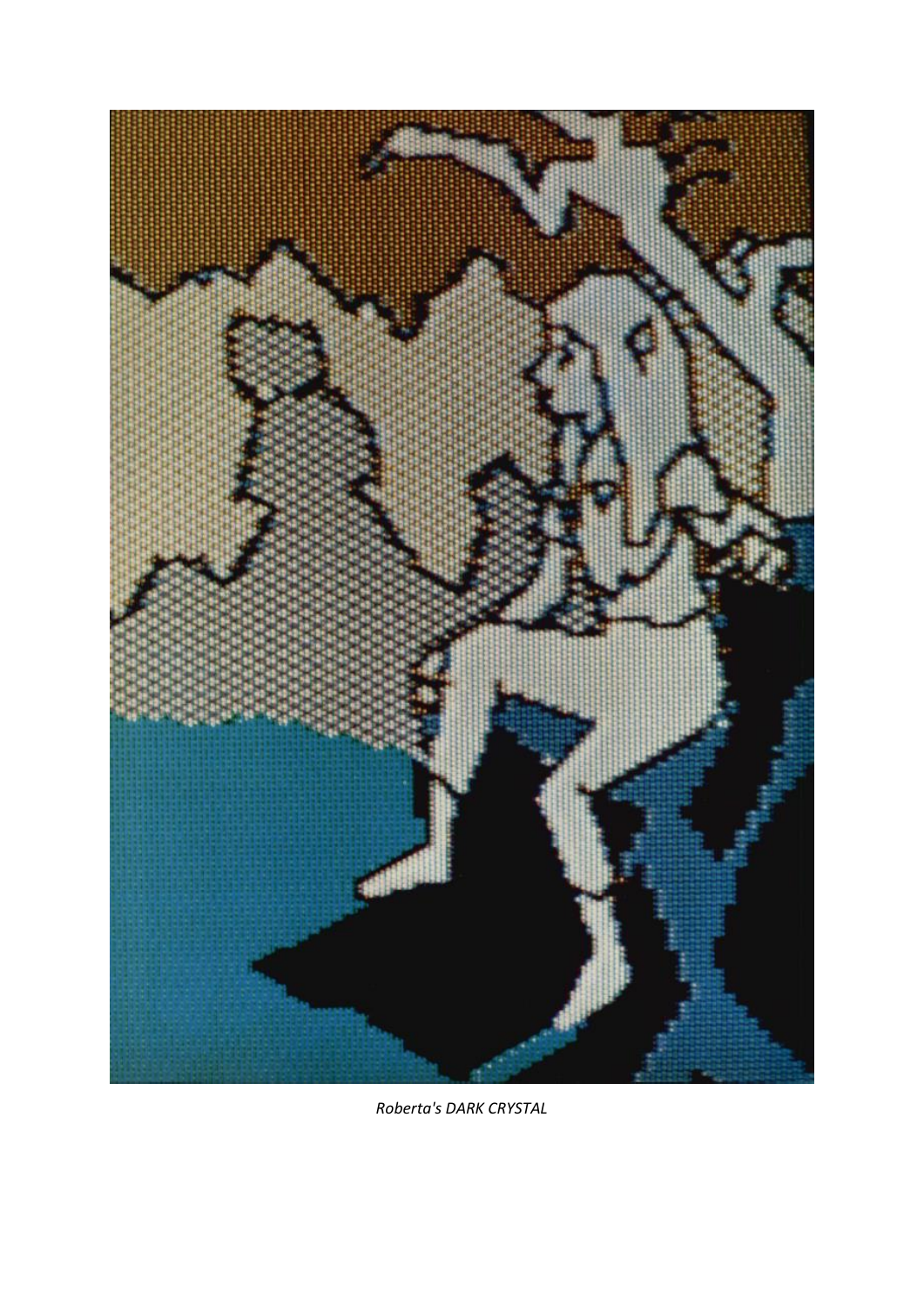

*From Roberta's first game, MYSTERY HOUSE, to DARK CRYSTAL, the graphics and vocabulary both improved.*

## **EF: Graphics took a big step forward in your next adventure, THE WIZARD AND THE PRINCESS. Why?**

**RW:** Well, by that time we had gotten a graphics tablet which made things a lot easier. Then we discovered how to add color, and for a good year and a half or maybe two years we had a margin on graphic adventures because nobody else knew how to put that many color pictures, 100 or more, on a disk. At that time, the most anyone could fit was maybe eight or ten. But my husband figured out a way to do it.

# **EF: How did your adventures progress from THE WIZARD AND THE PRINCESS in terms of what changed?**

**RW:** The next one, *Mission Asteroid*, wasn't part of the progression. Most people have never heard of it because it didn't get much press. It's a beginner's adventure game and I just whipped that one out in a couple of weeks because we wanted it on the market by Christmas. *Mission Asteroid* is pretty easy to play. The big progression came with *Time Zone* which utilizes 12 disk sides.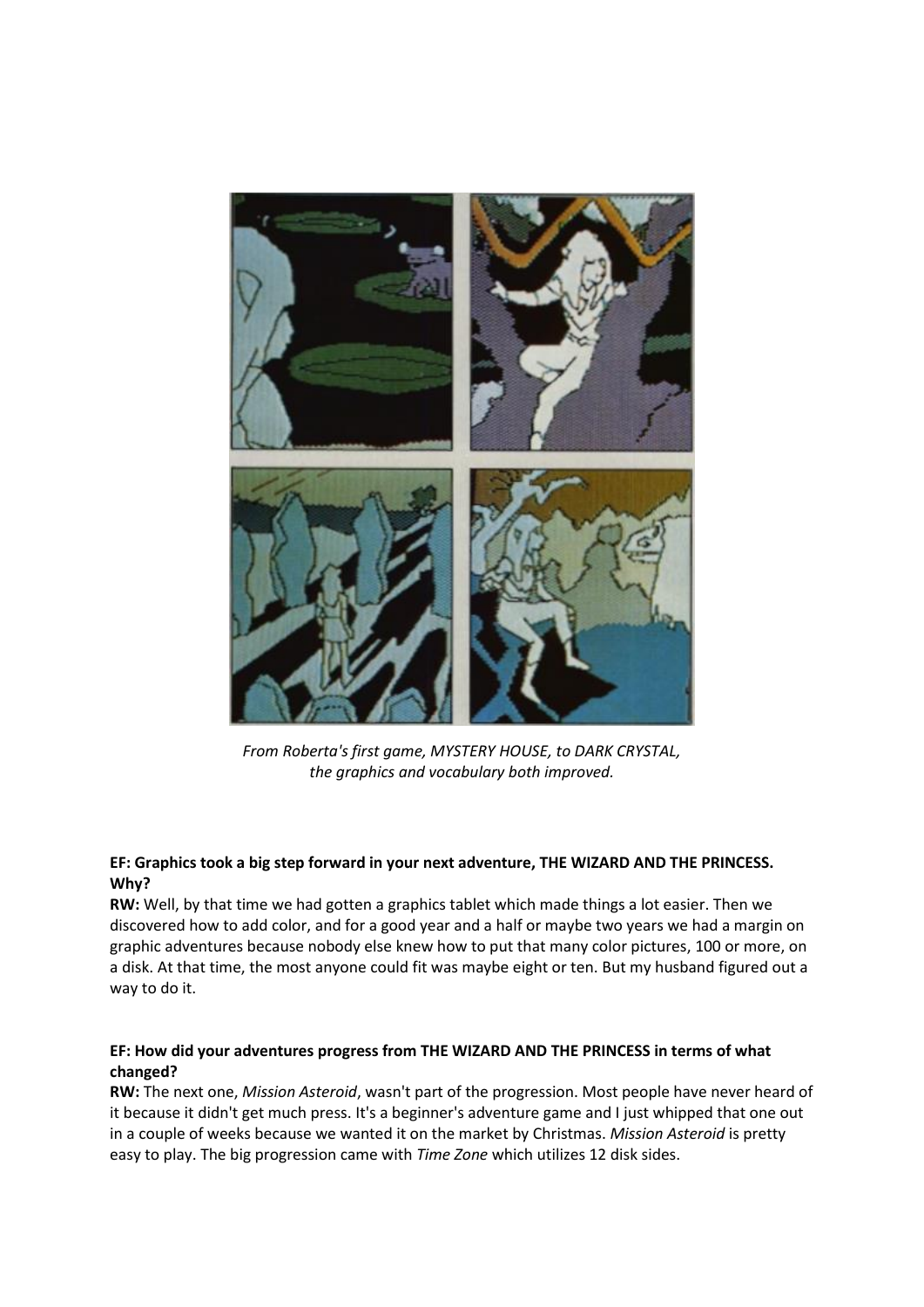#### **EF: What prompted that epic?**

**RW:** I aimed it at an audience that I assumed was like me. When I play adventure games I don't want them to end. I was always disappointed to come the end if the game was good. I always wanted them to continue so I could discover even more new places. To me, that was the excitement-to find a whole new region of the game where I had never been, still waiting to be discovered and explored. And when I saw how small the games actually were, I was disappointed. So I thought, well, I'll make a really big one that will go on for a long, long time. And I did. I really set out purposely to make a very big adventure game. It's similar to the circumstances that prompted me to do *Mystery House*-my thought was that I couldn't possibly be the only player who felt that way about the types of games I liked.

To get back to what you asked before... the evolution from *The Wizard and the Princess* to *Time Zone* was obviously the increase in size and the intricacies of the puzzles: *Time Zone* is a very hard game. From that to *The Dark Crystal* I would say the graphics got a little better and my vocabulary style changed-my description of what was going on around the player was more detailed. I was able to use more adjectives.

#### **EF: Where will the progression go from here?**

**RW:** My new game is a *big* change! It's going to be on the PCjr.

#### **EF: Why the PCjr?**

**RW:** IBM came to me a long time ago and asked me to write an adventure-type game for the forthcoming PCjr. They said it couldn't be like any other adventure game that had been done and it had to be replayable. And my type of game, usually, when you solve it once, that's it. There's no reason to play it again.

#### **EF: That's true of most adventure games, isn't it?**

**RW:** Yes, except the fantasy/role playing games. *Ultima* or *Wizardry* you can replay because you have a character generator and you can make different things happen. But that's not my style. In effect, IBM was asking me to go against my style. And I couldn't think of any way to make my kind of game replayable without having a character generator. I thought a long time about this. I'd always wanted to have an animated adventure game, but the game I foresaw really couldn't be done on a computer that existed up to that point in time. Then I found out what the PCjr was capable of. I was really happy when I found out that this computer could do things other computers could not do. I could finally have my animated adventure game.

#### **EF: What's so special about the PCjr?**

**RW:** It has 16 solid colors. It's hard to do animation with artifacted colors, but with solid colors things are much easier. Also, it has more memory - 128K - and it takes a lot of memory to do animation. My game will be available on the PCjr only until other computers come up to the game's requirements.

To get back to my original thought. I had to make it replayable. The only way I could think of to do this without using a character generator was to make it so the problems could be solved in more than one way with different outcomes. In point of fact, it's not totally replayable but you can play it several times before you see everything, and then you've got to throw it away!